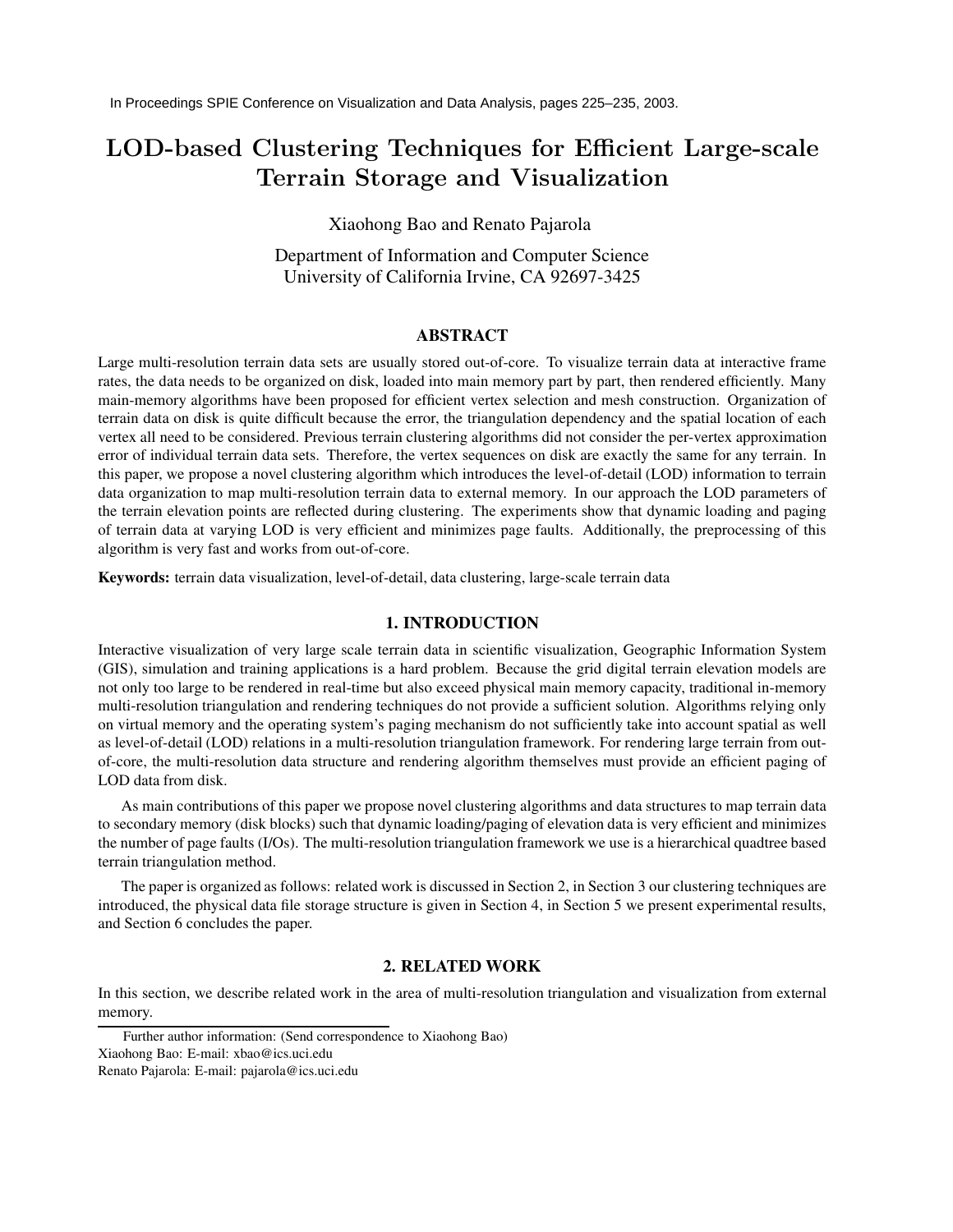#### **2.1. Multi-resolution triangulation**

Many mesh simplification and multi-resolution triangulation methods have been developed over the last decade. We refer to the literature for overviews on general mesh simplification and multi-resolution modeling<sup>1–3</sup> and only point out closely related multi-resolution terrain triangulation methods here.

For grid-digital terrain data sets hierarchical quadtree<sup>4, 5</sup> or bin-tree<sup>6–9</sup> based multi-resolution triangulation methods have shown to be exceptionally efficient. These methods all define the same class of triangulations on a regular rectilinear grid of points but differ in algorithms, data structures and error metrics used to efficiently generate and render an adaptively triangulated terrain surface. We adopt the notion of a quadtree based triangulation<sup>5</sup> that uses the dependency relation<sup>4</sup> to guarantee crack-free conforming LOD triangulations. Figure 1 shows the basic recursive triangulation of the quadtree hierarchy.



level *l* level *l* level *l*+1 a) b) c) d) level *l*+1

Figure 1. Two-stage subdivision of the hierarchical quadtree tri-Figure 2. Parent-child dependency shown in a) and c), neighborangulation shown in a), b) and c). An adaptive conforming trian-ing vertex dependency shown in b) and d). gulation example shown in d).

Figure 2 shows the dependency relations that have to be satisfied when generating an adaptive triangulation. If a vertex is selected for a particular LOD triangulation then also the vertices pointed to by the dependency graph have to be selected to guarantee a conforming triangulation. Note that these dependencies always propagate from finer to coarse grid resolutions.

The object space error metric δ used in this paper is the vertical distance between corresponding vertices in the original and the simplified terrain surface. For view-dependent triangulation and rendering an image-space error metric  $ρ$  is used which is a perspective projection of  $δ$ .

## **2.2. Visualization from external memory**

While efficient out-of-core algorithms and data structures have been studied in the literature<sup>10,11</sup> and applied to some extend in scientific visualization (see special issue journal<sup>12</sup>), only little work has been done for multi-resolution terrain rendering from external memory. In<sup>5</sup> a multi-resolution terrain quadtree is maintained in an object-oriented database for efficient out-of-core access, however, the physical clustering is mostly left to the database system. In<sup>13</sup> the terrain data is partitioned and clustered into square tiles without taking any LOD information into account. Furthermore, this approach does not cluster data into fixed size disk blocks. In<sup>14</sup> the multi-resolution terrain triangulation hierarchy is linearized into an array and a memory-mapped file mechanism (supported by the operating system) is used to provide efficient out-of-core access. The main drawbacks are that the terrain data is only clustered on disk with respect to the linearization of the triangulation hierarchy and that the storage cost is comparatively high.

# **3. CLUSTERING ALGORITHMS**

In this section, we first present overall terrain data query process, then propose a clustering algorithm with its optimizations.

#### **3.1. Query Process**

The process of querying the elevation data in this paper is as follows (see Figure 3, 4): When the view-dependent parameters, such as viewer position, screen space error, etc., are given, the query process will be started with the quad-tree root  $n_0$ . For each node to be checked, we will test (i) whether the area the node represents is visible; (ii) whether the screen space error of the node is more than or equal to the screen space error threshold. If both (i) and (ii) are met, the center vertex of the node will be selected (see Figure 5). Then the other vertices of this node, named as west, south, east and north, will be checked in the same way. When the selected vertices are determined, all vertices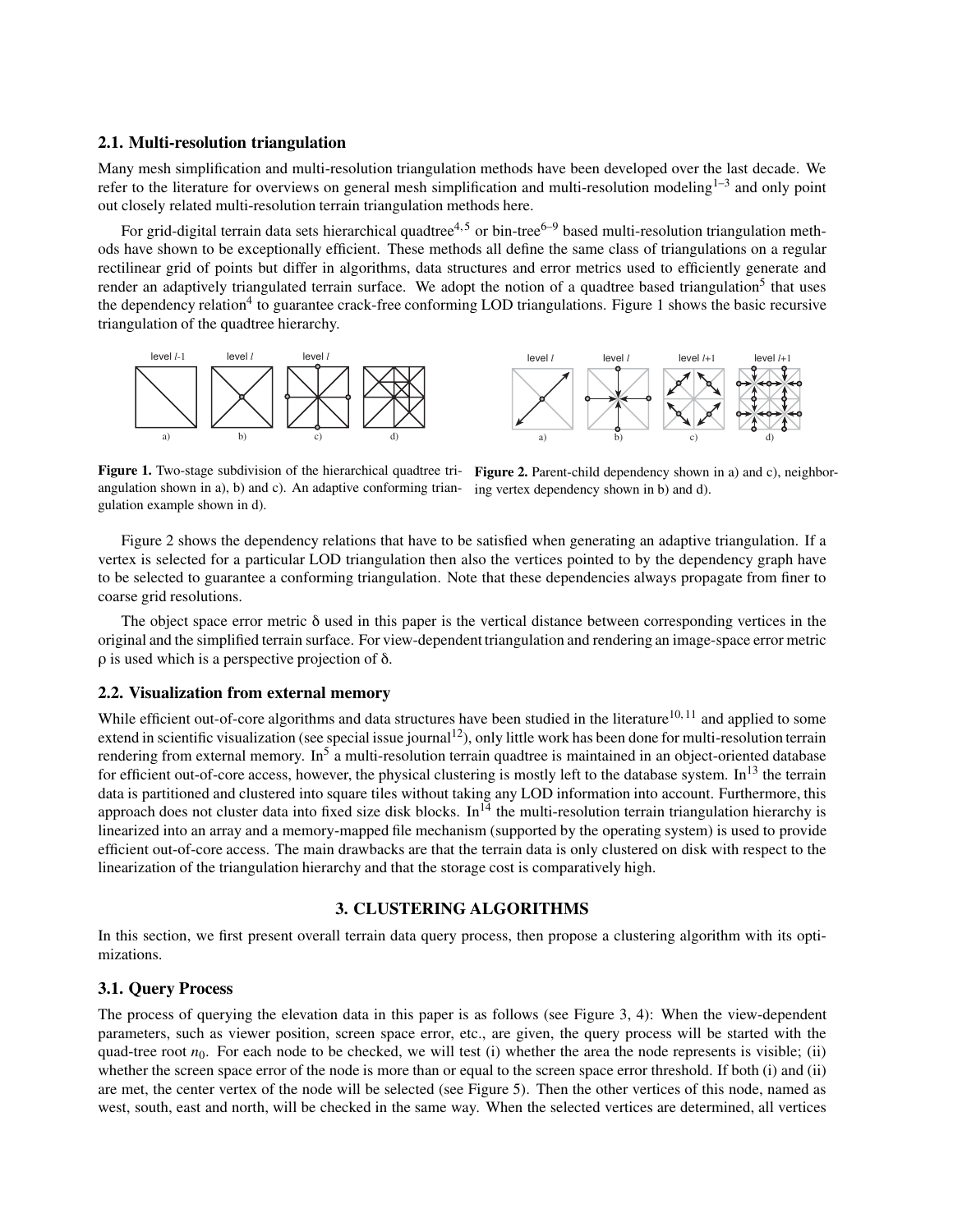on which the selected vertices depend will be selected mandatorily. Figure 2 shows the dependency relations that have to be satisfied when generating an adaptive triangulation. If a vertex is selected for a particular LOD triangulation then also the vertices pointed to by the dependency graph have to be selected to guarantee a conforming triangulation. Note that these dependencies always propagate from finer to coarse grid resolutions.





**Figure 3.** The grids of the elevation data. They are represented with a quad-tree structure in Figure 4. The vertices labeled here are the center vertices of quad-tree nodes. See Figure 5 for the quad-tree node structure.

**Figure 4.** The quad-tree representation of the elevation data in Figure 3. Clustering of quadtree nodes with associated object space error δ, and page capacity of 21 nodes. Set *A* contains 21 nodes representing a complete three-level subtree of the quadtree hierarchy. Sets *B*, *C*, *D* and *E* together represent a more flexible clustering of 20 nodes.

If the node is selected, then all of its four children will be checked in the same way. The whole query process will be ended when there isn't any node in the quad-tree that meets (i) and (ii) together. The query process of the other rendering algorithms may not be exactly as same as the above. But condition (i) and (ii) are exactly the same.

From the above, we can see that in interactive terrain visualization, whether or not a vertex or triangle is rendered not only depends on its spatial location with respect to the current view frustum (*space constraint*) but also is determined by its approximation error and a given image- or object-space error threshold (*LOD constraint*). Considering the adaptive triangle mesh refinement, it is very likely that not all vertices within a query window (i.e. the view frustum) are required for rendering. For view-dependent terrain triangulation and rendering only vertices with a projected image-space error ρ larger than a user defined threshold are needed. To achieve a conforming triangulation additional vertices may have to be selected (triangulation *dependency constraint*).

If we want to reduce terrain access time from external memory we must avoid loading too many vertices which are not used for rendering. To satisfy the space constraint terrain data can be organized in a spatial index structure. However, within the spatial region of interest vertices with projected image-space error ρ below the given threshold should not be loaded from disk. Previously this was only addressed by ordering terrain data by level within the hierarchy. Unfortunately the error of a vertex cannot be expressed by its level information precisely. Furthermore, ρ is view-dependent and cannot be used for clustering vertices. However, ρ is strongly related to the object space approximation error δ which can be precomputed. The LOD constraint can thus be satisfied partially by grouping vertices on disk with respect to δ.

As shown in Figure 4, suppose each page can hold 21 quadtree nodes. We can cluster vertices in set *A*, a small balanced sub-quadtree, into one page (tiling strategy). Thus the error variation among vertices is ignored. Another way is to cluster sets *B*, *C*, *D*, *E* into one page of the same size. This scheme not only aims at spatial clustering but also limits the error variation within one page. Accessing all vertices with error greater than 70, the first approach loads 8 pages (page of *A* and 7 more pages just below A) while the second method only loads one page (containing the relevant sets  $B, C, D, E$ .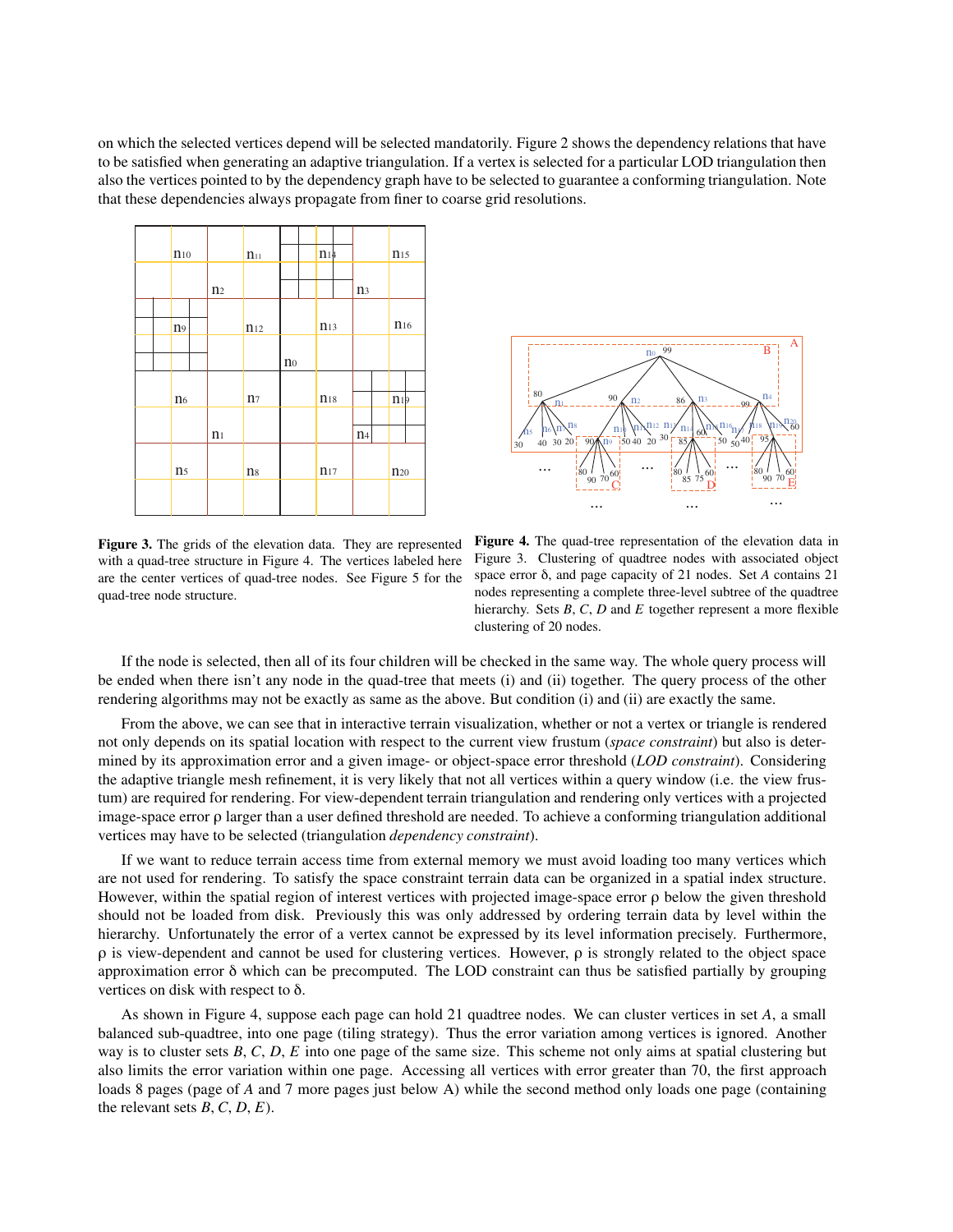Based on the above observations we propose clustering techniques for quadtree based multiresolution terrain triangulation incorporating spatial location, δ values and dependency relation to minimize disk access times and page faults. The object space error metric δ used in this paper is the vertical distance between corresponding vertices in the original and the simplified terrain surface. For view-dependent triangulation and rendering an image-space error metric  $\rho$  is used which is a perspective projection of  $\delta$ .

## **3.2. Basic clustering technique** (*Cbasic*)

Let us first define some notations that we will use in the remainder of the paper.

**Node** is a quadtree node storing five vertices (*Center*, *West*, *South*, *East* and *North*) as shown in Figure 5.

**Evenness** *E* is a measure of variation of object space error δ among a set of nodes or vertices.

- **Primitive element (PE)** is a set of nodes with similar object space errors, satisfying some evenness threshold. Each PE is a small complete quadtree, and for storage efficiency we define the minimal PE to be a two-level quadtree consisting of five nodes. The size of PE is flexible and is determined by the Evenness.
- **Linker** is the pointer from a parent PE's leaf node to the child PE's root node (see also Figure 7). *Intra-linker* connect two PEs within the same page, and *inter-linker* connect PEs between different pages.

**Page** is virtual page in this paper. Its size could be different from or equal to the real physical page size.

**Page height** is the total number of pages to be visited from the root to load a set of nodes or vertices.



**Figure 5**. A, B, C, and D are quadtree nodes. Each node is associated with 5 vertices: *Center*, *West*, *South*, *East* and *North*

Intuitively, given an evenness threshold ε we can partition the complete terrain quadtree into a set of PEs and map this set to secondary memory pages. However, this mapping cannot be done arbitrarily. The idea of this mapping is to minimize the page height as well as the total page number for the entire data set. The following issues have to be considered:

- (i). What is the optimal size of a PE? We have defined the lower bound above (minimal PE), The upper bound is the page size.
- (ii). How can the page height be minimized for loading a set of vertices in a given region at a given LOD?
- (iii). How can the terrain quadtree be mapped to a minimum number of pages?

Studies have shown that optimizing (ii) and (iii) is NP-complete even if all PEs have the same size. It can be reduced to the bin-packing problem easily.

To address point (i) we grow PEs according to an evenness threshold ε. Starting with a minimal PE we grow level by level until the evenness *E* of the leaf nodes of the current PE exceeds ε or the size of the PE exceeds the current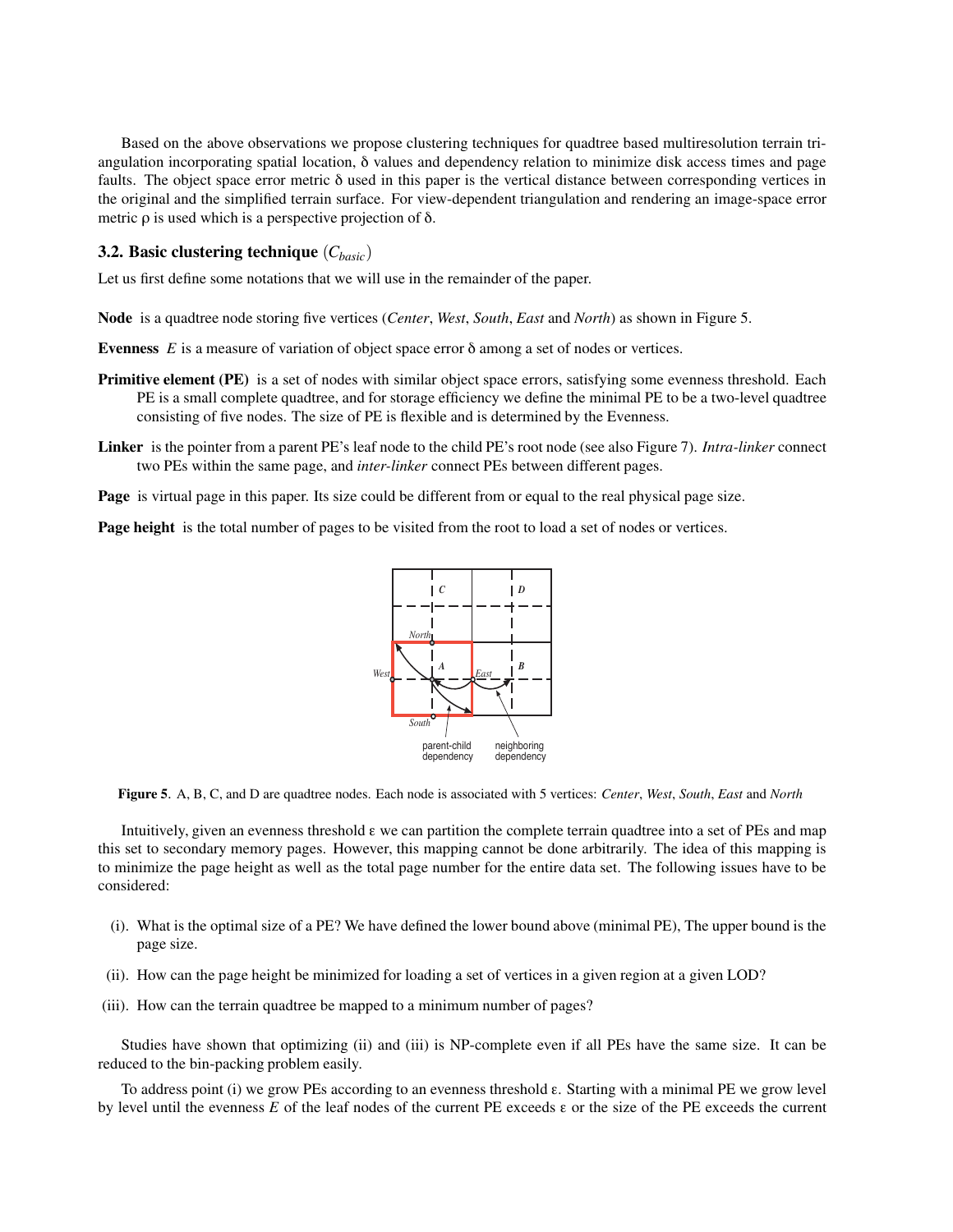page size. Based on the actual traversal of the multiresolution terrain quadtree we introduce the following heuristic for point (ii). If a node is visited and selected for triangulation its children and neighbors will have the highest possibility to be selected too. Therefore, we should merge PEs which are close in space and LOD into the same page. To address point (iii), if the PE stored in a page cannot be grown anymore and the remaining free page memory is larger than a minimal PE, we start a new PE in the same page. This strategy guarantees that the wasted memory per page is not larger than the size of a minimal PE (a negligible fraction for reasonable page sizes).

| Generate-Primitive-Element(quad-tree t)                                                                           |                                                                   |  |  |  |  |
|-------------------------------------------------------------------------------------------------------------------|-------------------------------------------------------------------|--|--|--|--|
|                                                                                                                   |                                                                   |  |  |  |  |
| if (there is no room in the current page for a new primitive element)                                             |                                                                   |  |  |  |  |
| <b>return</b> (the current page is full);                                                                         |                                                                   |  |  |  |  |
| Node $n = \text{Get-Primitive-Element-Root}(t)$ ; //start a new PE.                                               |                                                                   |  |  |  |  |
| if $(n = NULL)$                                                                                                   |                                                                   |  |  |  |  |
| <b>return</b> (the whole quad-tree is finished);                                                                  |                                                                   |  |  |  |  |
| Construct a minimum PE $c$ rooted at $n$ ;                                                                        |                                                                   |  |  |  |  |
| store $n's$ unprocessed siblings into the priority queue $Q_{page}$ ; //the potential roots for the next new PEs. |                                                                   |  |  |  |  |
| while (Check-Next-Level $(t, c)$ )                                                                                |                                                                   |  |  |  |  |
| //the current primitive element is growing                                                                        |                                                                   |  |  |  |  |
| expand the PE $c$ to the next level;                                                                              |                                                                   |  |  |  |  |
| store $c's$ children into the priority queue $Q_{page}$ ; //the potential roots for the next new PEs.             |                                                                   |  |  |  |  |
| return $c$ ;                                                                                                      |                                                                   |  |  |  |  |
|                                                                                                                   |                                                                   |  |  |  |  |
|                                                                                                                   | Check-Next-Level(quad-tree $t$ , PE $c$ )                         |  |  |  |  |
|                                                                                                                   |                                                                   |  |  |  |  |
| Get-Primitive-Element-Root(quad-tree t)                                                                           | <b>if</b> (the current level of $c$ is leaf level)                |  |  |  |  |
|                                                                                                                   | return false ; //stop the current PE.                             |  |  |  |  |
| <b>if</b> (the priority queue $Q_{page}$ is not empty)                                                            | if (there is no space in current page for the next level)         |  |  |  |  |
| <b>return</b> (dequeue( $Q_{page}$ ));<br>If there is (are) node(s) in $t$ which is not processed                 | <b>return</b> false; //stop the current PE.                       |  |  |  |  |
| return the first node searched by Depth-first-search;                                                             | <b>if</b> (the next level is leaf level)//load leaf level anyway. |  |  |  |  |
| return true;<br>else                                                                                              |                                                                   |  |  |  |  |
| return NULL;                                                                                                      | <b>if</b> (evenness of the next level of c meets requirement)     |  |  |  |  |
|                                                                                                                   | <b>return</b> true; //grow to the next level.                     |  |  |  |  |
|                                                                                                                   | <b>return</b> false; //stop the current PE                        |  |  |  |  |
|                                                                                                                   |                                                                   |  |  |  |  |

**Figure 6**. Pseudo-code for generating Primitive Elements

Each time before generating a new PE, the current disk page is checked whether it has enough room for a new PE or not. If not, the current page is finished and a new empty page becomes the current page to be filled. A new minimal PE is generated starting at an unprocessed node from a priority queue, or if it is empty, from the set of unprocessed quadtree nodes. Siblings of this PE root node are pushed into the priority queue *Qpage*. The current PE is grown level by level until the current page is full, the leaf level of the quadtree is reached, or the evenness threshold ε is exceeded. Upon completion of a PE its child nodes are pushed into *Qpage*.

The priority queue *Qpage* stores the potential root nodes for new PEs within the same page. *Qpage* is ordered based on the nodes' object space errors in relation to the current page's first PE. This strategy assures that PEs in the same page are not only close in space but have also little difference in object space error. Upon completion of a page this priority queue is emptied.

Furthermore, to preserve memory locality for efficient retrieval it is desirable that consecutive pages on disk store vertices and nodes which are closely related in space and LOD. We implement this by top-down depth-first traversal of the terrain quadtree to get the root node of the first PE of each page. Another advantage of the depth-first traversal is that we do not need to hold the entire quadtree in main memory. Instead, only the nodes located along the same path from the root node to the current page are maintained in main memory, making this a real out-of-core pre-process.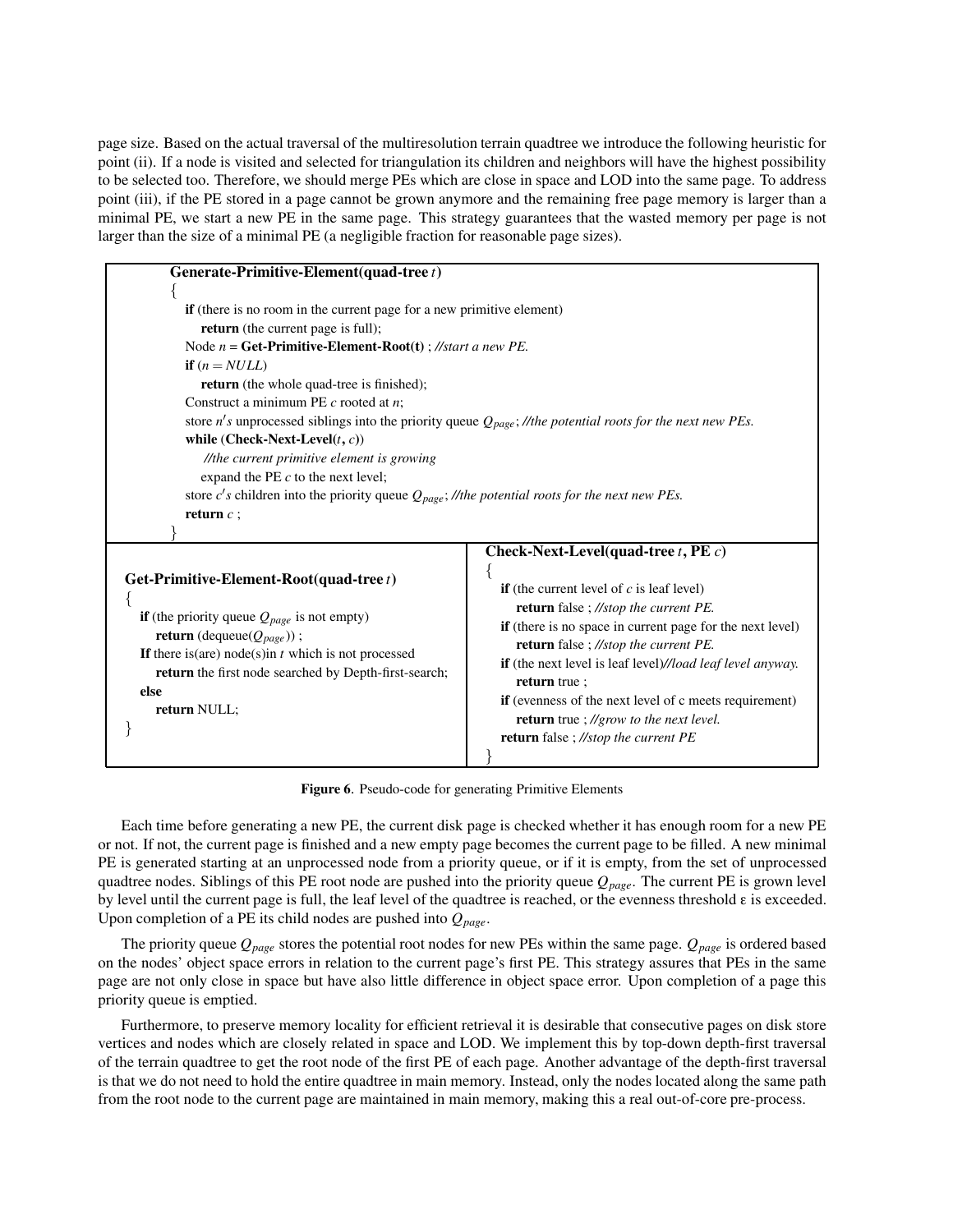Finally, let us define the evenness *E* used above for PE generation. We define absolute *Eabs* and relative evenness *Erlt* as follows:

$$
E_{abs} = \frac{(\delta_{max} - \delta_{min})}{\delta_{max}} \tag{1}
$$

$$
E_{rlt} = (\delta_{node} - \delta_{child}) - (\delta_{root} - \delta_{node})
$$
\n(2)

For a PE, δ*max* and δ*min* are the max/min object space errors of all unprocessed nodes just below of the PE. δ*node* is the object space error of one node below the current PE, and δ*child* is the min object space error of the four children of this node. δ*root* is the root node object space error of the current PE.

*Eabs* measures the evenness among the nodes of the next level below the current PE. If *Eabs* is equal to or less than a given threshold  $\varepsilon$  then the current PE is grown by one more level. The relative evenness  $E_{rlt}$  measures whether a node in the next level is closer to its children or closer to the root of the current PE in terms of object space error. If *E<sub>rlt</sub>* of all nodes just below the current PE is equal to or less than zero then the current PE is grown by one more level.

### **3.3. Optimized clustering technique** ( $C_{opt}$ )

From the experiments we observed that the triangulation dependency constraints are also very important in selecting vertices. The *parent-child dependency* enforces that when a vertex from a child node is selected also vertices from the parent node are selected, and this dependency is accounted for in the above clustering technique. However, the *neighboring dependency* that propagates vertex selection to sibling nodes is not incorporated. We introduce a subtle change in the clustering strategy here to improve clustering by grouping sibling nodes.

As shown in Figure 7 a minimal PE now includes four sibling nodes, each being the root of a small two-level quadtree. Growing of PEs with this optimized clustering method  $C_{opt}$  is similar to the basic method  $C_{basic}$  discussed above, all child nodes of the current leaf nodes of the PE are added level by level.



**Figure 7.** Logical clustering structure of similar size PEs according to strategies *Cbasic* and *Copt*. In *Cbasic* a PE is a small complete quadtree with *n* levels with each leaf node having 4 linkers pointing to the respective child PEs. In *Copt* a PE contains 4 sub-quadtrees of *n*−1 levels of sibling nodes with each leaf node having only 1 linker to the PE containing its 4 children.

**Figure 8.** Logical storage layout of data file. A Node contains at least the vertices *West*, *Center* and *North* (and also *South, East* for boundary nodes). PEs contain 4  $(C_{basic})$  or 1  $(C_{opt})$  linker elements.

There are two advantages to the *Copt* clustering strategy. First, it reduces the number of linkers between PEs to 1/4, thus reducing storage cost significantly. Second, in 50% of the cases the neighboring dependency relation points to within the same PE, thus reducing I/O cost for loading PEs to resolve triangulation dependencies.

#### **4. STORAGE STRUCTURE**

As shown in the Figure 7, each PE contains one (*Cbasic* method) or four (*Copt* strategy) small complete quadtrees. Each PE stores information on its spatial location (its SW corner), number of quadtree levels it covers, and boundary type (touches none, the East, South, or both boundaries). Furthermore, a PE stores the maximum object space error and a bounding box of all its descendant vertices. This strategy helps to save a lot of disk space while ensuring the traingle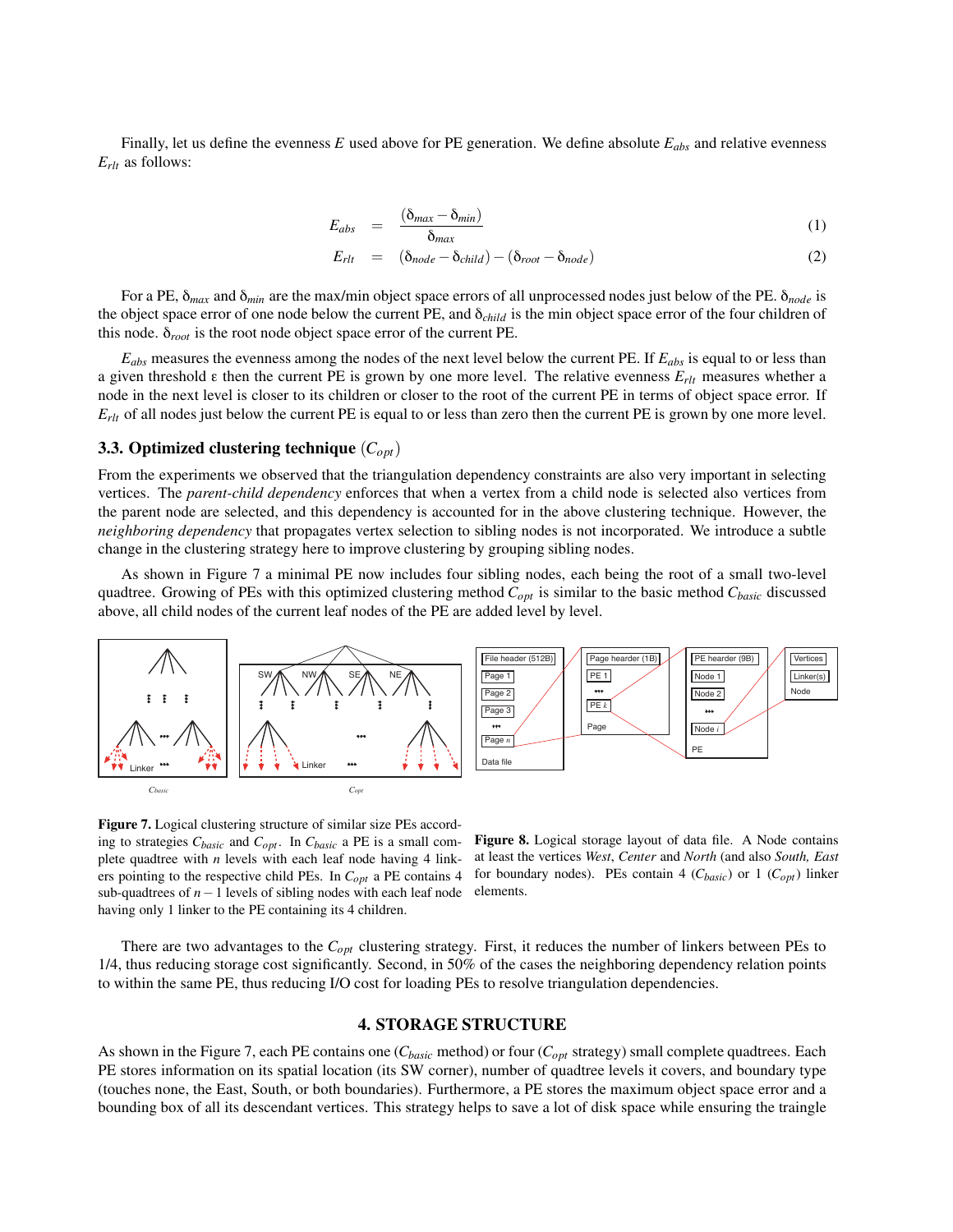mesh accuracy. The reason is that we amplify the bounding box of each descentant slightly. On the other hand, this amplification is not too much, because the variation is bounded by the evenness variation of the PE. Otherwise many unnecesary vertices will be introduced into triangle mesh. Conservative bounding boxes of nodes are dynamically computed at rendering time based on their position in the quadtree within a PE (only geographical extent, elevation range is kept constant for all nodes within the same PE due to the small variation).

Each node in the leaf level of a PE contains 4 linker elements for *Cbasic*, respectively 1 for *Copt*. The leaf nodes of the entire terrain quadtree do not store any linker pointers. For I/O efficiency, the object space error and a bounding box of the child PE are both stored with the *inter-linker* element in the parent PE. Therefore, pages are never loaded in vain only to check for LOD or visibility. On the other hand, the *intra-linkers* only store a pointer to the child PE because accessing the child PE within the same page does not cause any additional I/O cost.

The nodes of each PE are mapped to the disk page ordered by level. Considering redundancy, only three vertices (*Center*, *West* and *North*) of each node are actually stored with the node itself (see also Figure 5). The other vertices *East* and *South* are stored in sibling nodes. Only at the boundary of the terrain data set we actually store all vertices with a node to avoid degenerate nodes along the boundary. Since selection of any non-center vertex causes both adjacent nodes to be loaded due to dependency constraints as shown in Figures 2 and 5, this storage layout will eliminate any vertex storage redundancy and does not increase I/O cost. For example, in Figure 5 if the *East* vertex *V* of node A is to be loaded then also the *Center* vertex of node B is required and thus node B is loaded which actually stores the initially requested vertex *V* (as its *West* vertex).

Each vertex only stores the terrain elevation value and its object space error δ.

The entire data file consists of a file header and a set of disk pages as shown in Figure 8. The file header contains the following information: the page size, the total number of quadtree levels of the entire terrain data set, the resolution of the elevation values, the geographical range of the terrain data, the elevation values of the bounding box corners, the information about the top-level quadtree root node, and the four pointers to the child PEs of the root node for*Cbasic* (or one pointer for  $C_{opt}$ ). Each page stores the number of PEs as the only meta information.

## **5. PERFORMANCE EVALUATION**

The main objectives of the conducted experiments are to show the effectiveness of our clustering techniques. For this we implemented a simple terrain viewer that simulates a series of user operations such as changing the LOD parameter or viewing area. The viewer operates on our external memory terrain data structure and dynamically loads elevation data from disk as required by the LOD or viewing parameters. While not optimized for speed, the triangulation and rendering algorithm incorporates simple view-dependent vertex selection as outlined in the following section.

For comparison, we also implemented the quadtree-based indexing scheme and file mapping of  $14$  (with embedded *white quadtree*). Additionally, we implemented a hierarchical tile partitioning with tiles of  $(2^k + 1) \times (2^k + 1)$  vertices and  $(2<sup>k</sup>)<sup>2</sup>$  child nodes similar to the VGIS approach.<sup>15</sup>

The following performance aspects are studied:

- (i). Final file sizes of entire data set;
- (ii). Number of page faults (total I/O cost);
- (iii). Time of loading selected pages from external memory to main memory;
- (iv). Vertex utility rate, which is the ratio of the number of selected and rendered vertices to the number of the total loaded vertices.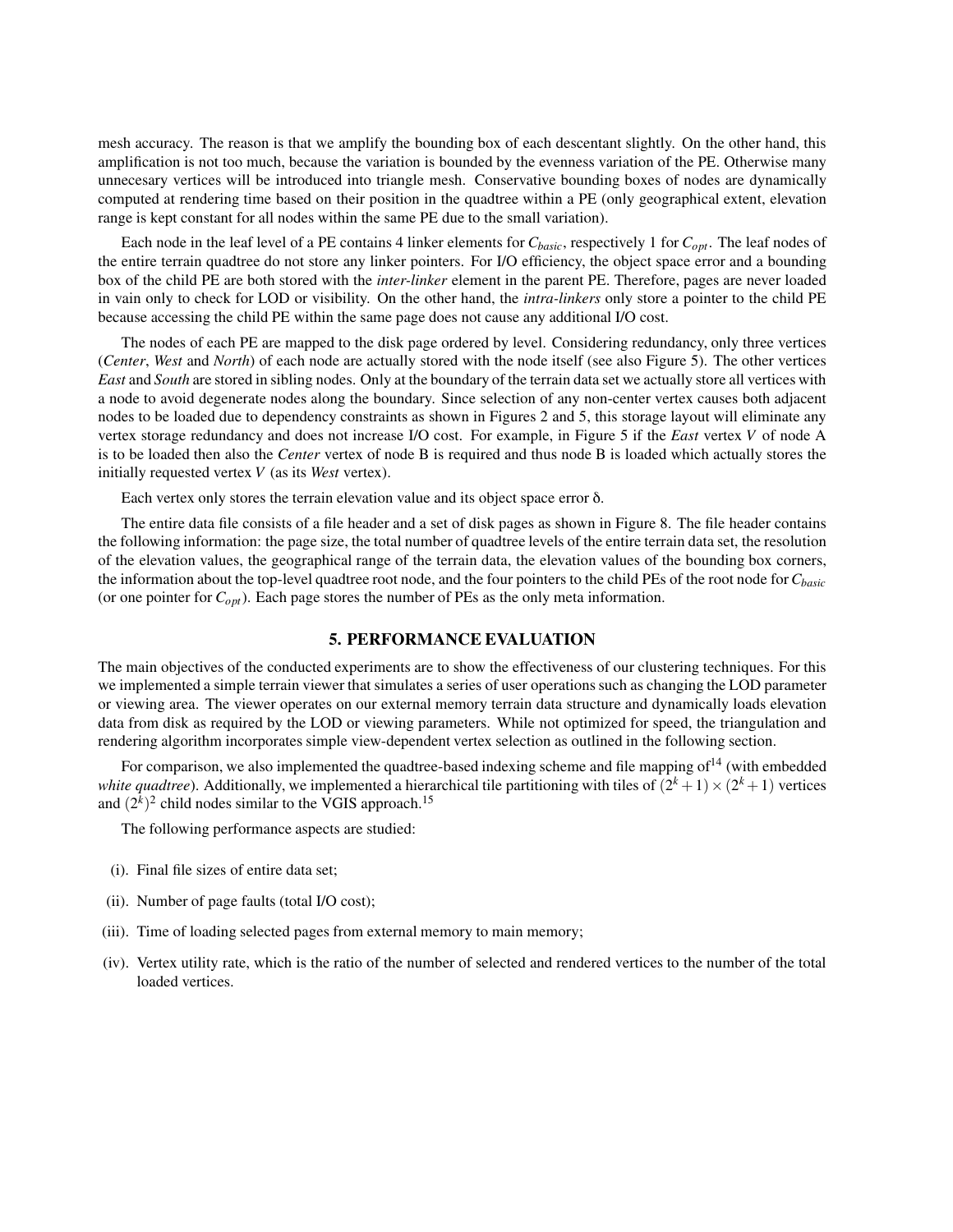#### **5.1. Experimental environment**

The hardware configuration is a one-processor 1.5GHz Pentium IV PC with the Microsoft Windows 2000 operating system and 1.5GB of main memory. The source terrain data used for our statistical experiments is  $(2^{13}+1)\times(2^{13}+1)$ (67M vertices).

Elevation data and object space errors δ are 4-byte values, and the bounding box occupies 8 bytes. In our implementation of a tiled terrain partitioning and the simulation of the approach presented in  $14$  each vertex occupies 16 bytes (compared to 20 bytes in  $14$ ).

The basic algorithm we use for terrain mesh generation and rendering is the recursive top-down vertex selection algorithm from.<sup>5</sup> Our implementation is not optimized for rendering speed but rather focused on efficient I/O and dynamic terrain loading from external memory. The viewer application incorporates view-dependent vertex selection that includes view-frustum culling according to the bounding box information of quadtree nodes, and an screen projection error threshold τ. From the geometric approximation error  $δ$ , the image-space error is computed by

$$
\rho = \frac{\delta}{\|p - e\|_2},\tag{3}
$$

with *p* being the vertex position and the viewpoint position *e*. For back-tracking we use  $\rho = \frac{\delta}{\|p - e\|_2 - r}$  at *Center* vertices of nodes with bounding sphere radius *r*.

We implemented our approaches with clustering strategies  $C_{basic}$  and  $C_{opt}$  as discussed in Section 3. They are represented by PE1 and PE2 respectively in the following figures. With *LP* we denote the embedded quadtree layout and indexing proposed in,<sup>14</sup> and *Tile* denotes a regular hierarchical terrain partitioning. All approaches are implemented in the same framework using the same main memory rendering algorithm and only differ in the indexing and physical data layout on disk. We believe this provides a fair comparison of page faults and other I/O measures such as data locality or vertex utility rate.

#### **5.2. Experimental results**

#### **5.2.1. Data file size**

In Table 1 we compare the file sizes resulting from different partitioning and clustering techniques with respect to different page sizes. For the hierarchical Tile approach the file size greatly depends on the page size because the tile size is limited by the disk page size, and because the occupancy rate is related to the combination of page and tile size. A high occupancy rate of 90.3% can only be achieved with a large page size of 5K that stores a  $17 \times 17$  tile per page. The file size of the LP approach is independent of the page size and only depends on the size of vertex elements (16 bytes) and the occupancy rate. In comparison, the approach in<sup>13</sup> requires 50 bytes per vertex (the 70 bytes reported in the paper include some additional information not used in here).

The file sizes of our clustering techniques and storage layout depend to some (minor) extent on the actual page size. That is because of variations in the sizes of PEs and the number of linkers. Furthermore, since the wasted memory per page is at most the size of a minimal PE the occupancy rate is very high even for small pages and increases with page size.

| Page size(bytes) | LP     | Tile      | $C_{basic}$ | $C_{opt}$  |
|------------------|--------|-----------|-------------|------------|
| 1024             | 1.33GB | N/A       | $0.711$ GB  | 0.518GB    |
| 2048             | 1.33GB | 2.00GB    | $0.662$ GB  | 0.5GB      |
| 5120             | 1.33GB | $1.25$ GB | $0.606$ GB  | $0.576$ GB |

**Table 1.** File sizes of different clustering approaches for varying page sizes. Our clustering techniques *Cbasic* and *Copt* used an absolute evenness threshold of  $\epsilon = 0.2$ .

From Table 1 we can observe that the file sizes of our approach are significantly smaller than the other two approaches despite some added extra information such as linker elements. Besides the high occupancy rate and compact representation of PE, the main reason for the space savings is that bounding box information is only recorded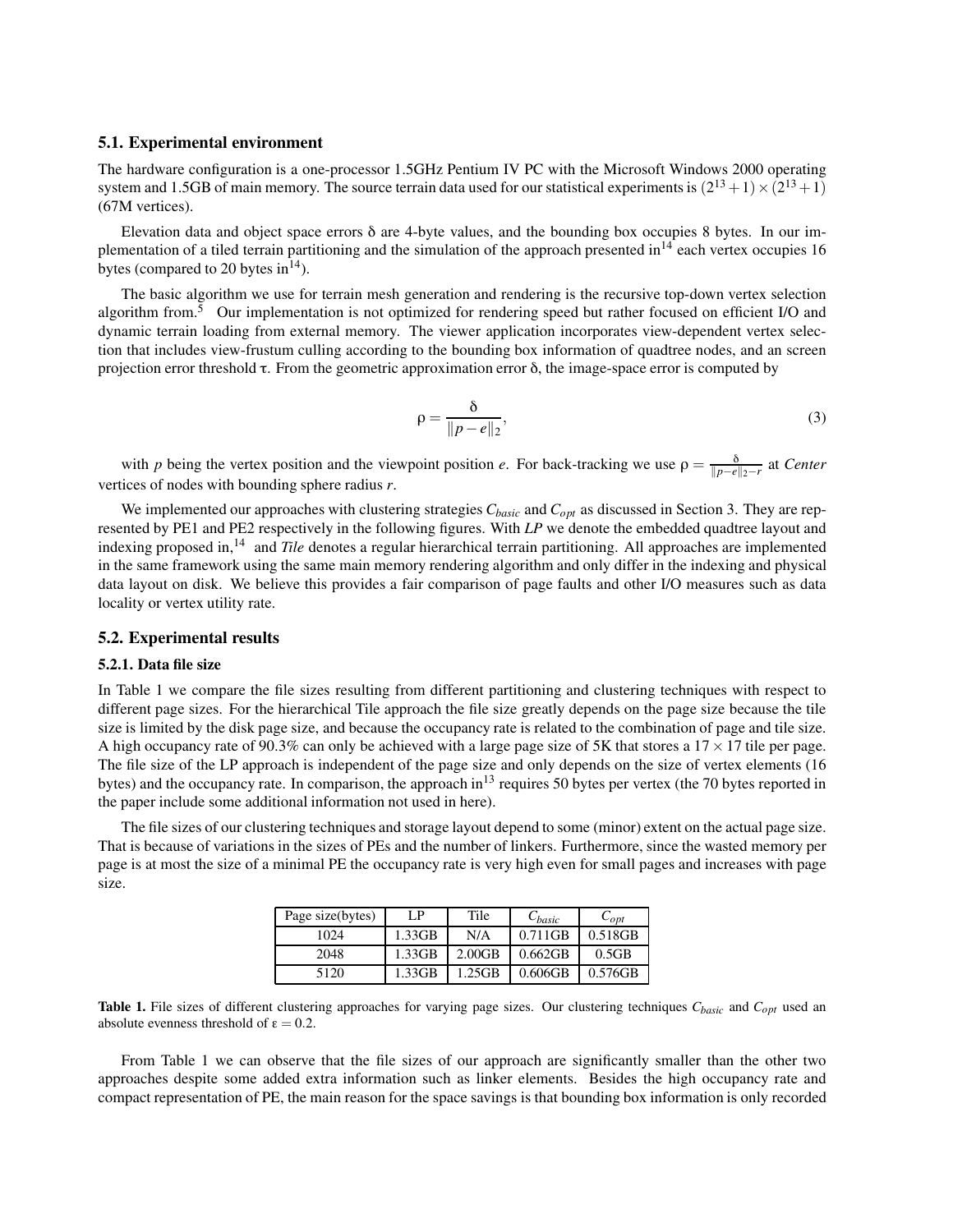for each PE rather than for every single vertex. As mentioned in Section 4 bounding boxes of nodes are dynamically computed from the PE bounding box only at run-time for efficient back-tracking of the top-down vertex selection algorithm. Note that the error introduced by this conservative bounding box measure is very little as shown below.

First, for the same screen projection error threshold  $\tau$  more triangles are generated by our techniques because of the conservative bounding box computation. Second, the ratio of extra triangles is no more than 2.5%. Thus the significant space savings of 50% or more come only at the expense of a very slight increase of the number of rendered triangles per frame.

#### **5.2.2. Static I/O**

Figure 9 shows the number of page faults for a static view frustum under different screen projection error thresholds τ. The viewpoint is fixed at 20000 meters altitude with a FOV of 45◦. This test measures how many pages have to be loaded from external memory to generate an adaptive triangulation satisfying the image-space tolerance τ. Our  $C_{opt}$  clustering strategy achieves best results with fewer page faults for any threshold  $\tau$  and saves almost 50% page faults when τ is small, compared to LP. The LP approach achieves similar results as *Cbasic* for larger threshold values  $\tau > 0.05$ . But *C*<sub>basic</sub> performs much better than LP for small tolerances  $\tau < 0.05$ .





olds  $\tau$  to render the fixed view.

**Figure 9.** Page faults for different screen projection error thresh-**Figure 10.** Accumulated number of page faults for a fly-through test with 12000 frames and  $\tau = 0.015$ .

#### **5.2.3. Dynamic I/O**

In this section we report tests of dynamic access to the terrain data based on a fly-through sequence along a route consisting of 12000 rendered frames in total. The height of the moving viewpoint is 20000 meters, with a FOV of 45◦.

Figure 10 shows the cumulative number of page faults for each of the 12000 frames of a fly-through test. We can observe that also for continuously changing viewpoints our clustering techniques show constantly better page fault performance and *Copt* has about half as many page faults as LP.

Figure 11 shows the cumulative page faults for different image-space error tolerances τ. It can be seen that the relative advantages of our clustering techniques are largely maintained for varying thresholds, only for large values of  $\tau$  the LP approach reaches the same or better efficiency as  $C_{basic}$ .

In Figure 12 we measured the loading times of pages from external memory for the different clustering techniques for a fly-through test. Assuming that fixed sized pages require constant loading time it is to be expected and shown in Figure 12 that the cumulative loading time statistic is strongly related to the cumulative page faults of Figure 10. We can observe that *Copt* and also *Cbasic* are both more than two times faster than the LP technique. Compared to the page faults shown in Figure 10, this improved I/O efficiency is achieved by a good physical memory locality of the elevation data on disk. From a different viewpoint we can say that *Cbasic* loads 13274 pages within 10 seconds, and *Copt* loads 9677 pages within 7.9 seconds. In contrast, the LP method only loads 7200 pages in 10 seconds or 5473 pages in 7.9 seconds.

From Figure 13 we observe that utility rate of total loading vertices by using *C<sub>opt</sub>* or *C<sub>basic</sub>* is higher than that of others when  $\tau$  < 0.04. After that, the utility rate of LP is slightly better than that of  $C_{opt}$  or  $C_{basic}$ .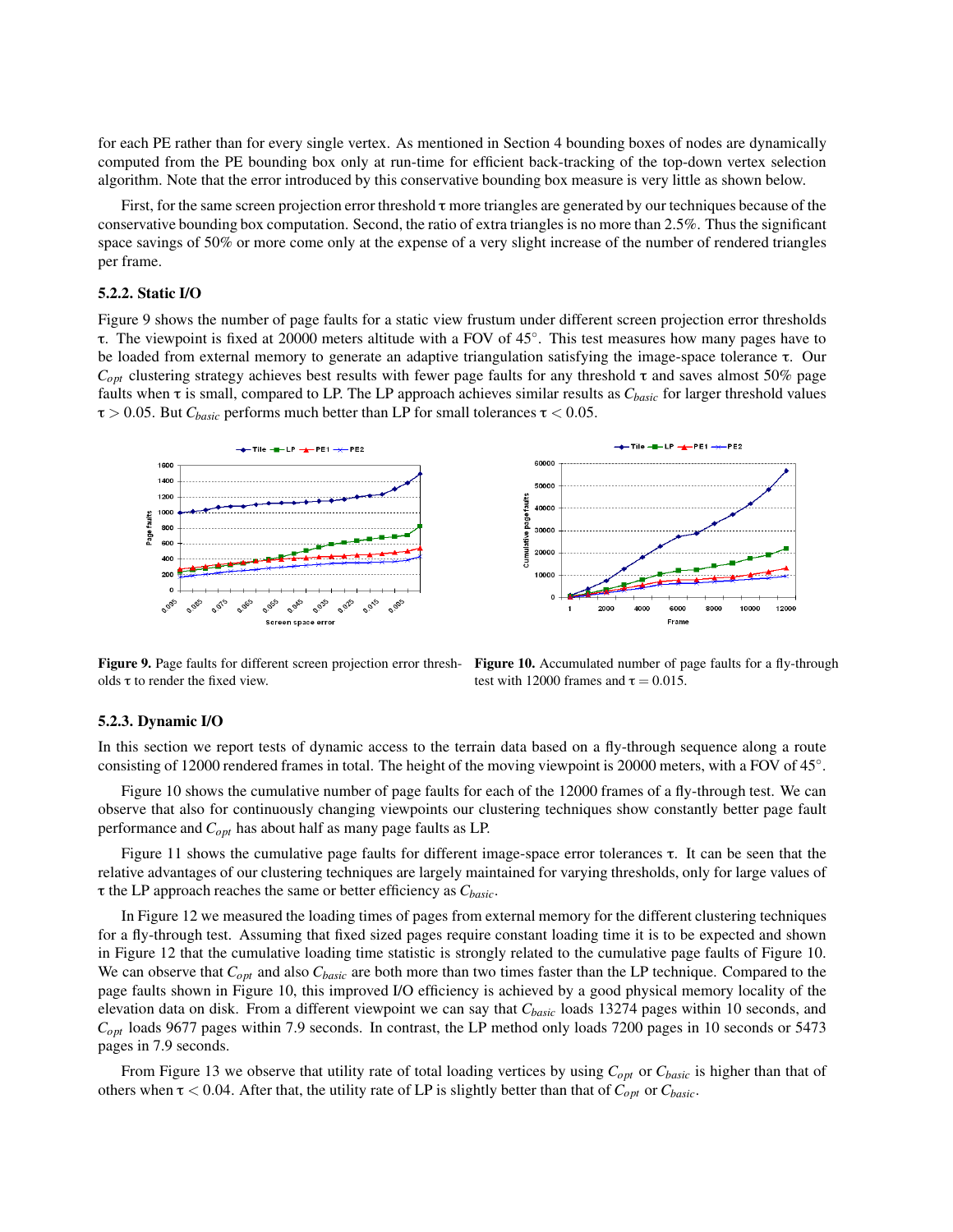

**Figure 11.** Accumulated number of page faults for different screen projection thresholds τ.





**Figure 12.** Accumulated loading times for a fly-through test with 12000 frames and  $τ = 0.015$ .



for different screen projection error thresholds τ.

Figure 13. Utility rate of loaded vertices during a fly-through test Figure 14. utility rate of loaded vertices during a fly-over test for different screen space error threshold τ (*With extra spatial constraint to Copt)*.

To check the pure performance of our clustering strategy, we mandatorily limit the vertex number per page with *Copt* not exceeding that with the Lindstrom's, even though with *Copt*, each page is able to hold more vertices, then the page faults could be reduced further. The moving viewpoint is at 1000 meters altitude with a FOV of 45◦. And the view direction is close to parallelling to the X-Y plane (ground). Figure 14 shows that the vertex utility rate with *Copt* and the Lindstrom's algorithm with the different screen space errors under the above constraint along the same fly-over route. On average, the vertex utility rate with  $C_{opt}$  is still around 3% higher. And up to 15% vertex loading can be avoided with this strategy.

#### **6. CONCLUSION**

In this paper we present novel clustering algorithms (*Cbasic* and *Copt*) and data structures to support interactive large scale terrain visualization from out-of-core. Our clustering techniques allow efficient paging of terrain data at different LOD from disk with minimal number of page faults since our clustering techniques are more closely related to space and LOD constrained access patterns. Furthermore, with our clustering techniques, the data file has better data locality. It helps to reduce the loading time more. In most cases, by using *Cbasic* or *Copt* approach, the total page faults (I/O) can be reduced to less than 20% (compared to the hierarchical tile structure) or less than 50% (compared to the LP algorithm). And the total data loading time can be reduced to less than 30%. Since *Cbasic* and *Copt* approaches can reduce the total page faults so greatly, more benefits will be gained when the large scale terrain visualization applications are distributed.

## **REFERENCES**

1. P. S. Heckbert and M. Garland, "Survey of polygonal surface simplification algorithms." SIGGRAPH 97 Course Notes 25, 1997.